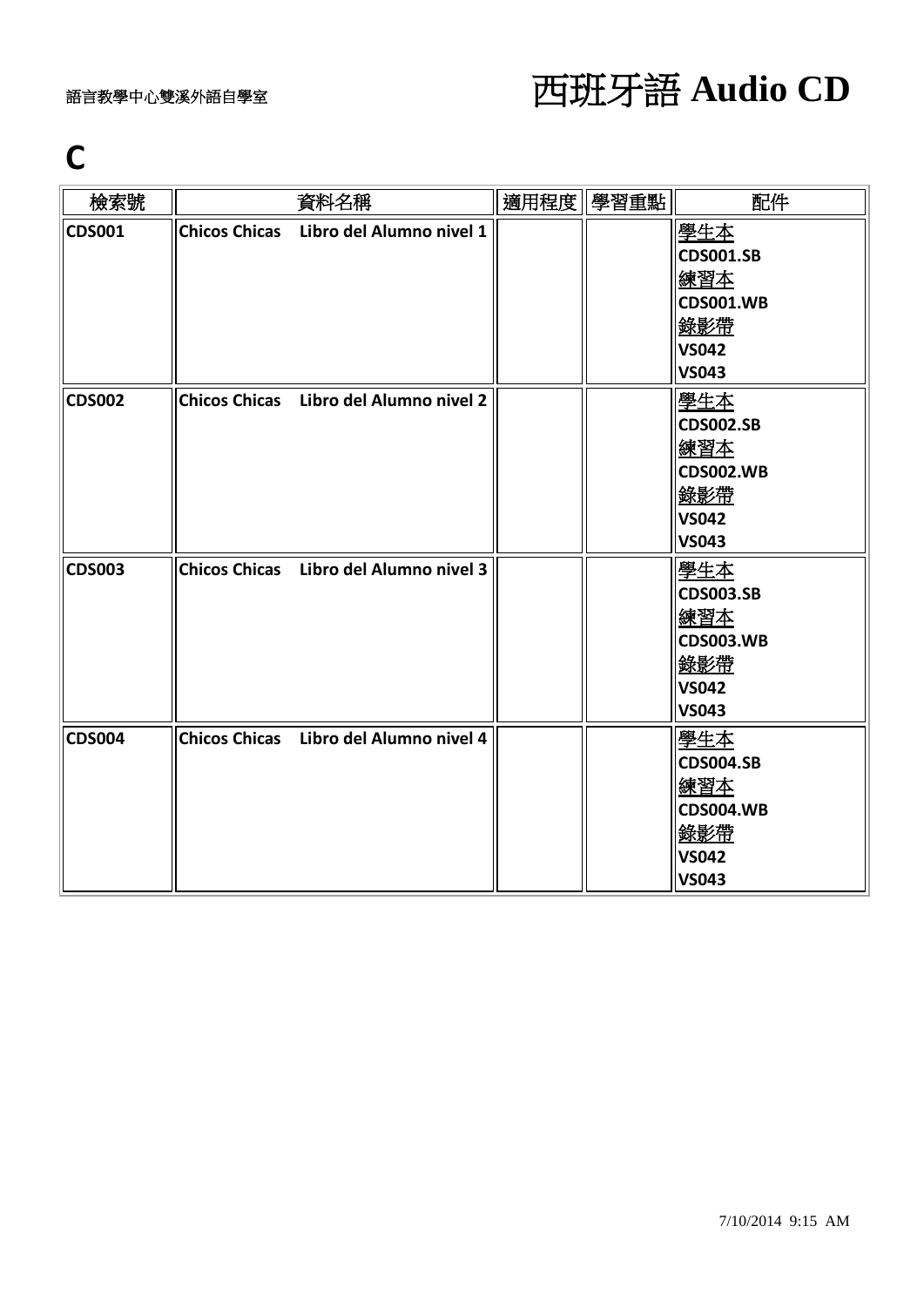#### **D**

| 檢索號    | 資料名稱                     | 適用程度 學習重點 | 配件                         |
|--------|--------------------------|-----------|----------------------------|
| CDS005 | Dos mundos: En breve     |           | 學生本 CDS005.SB              |
| CDS006 | Dos mundos Capitulo 1-8  |           | 學生本                        |
| CDS007 | Dos mundos Capitulo 9-15 |           | <b>CDR178.SB</b><br>CD-Rom |
|        |                          |           | <b>CDR178</b>              |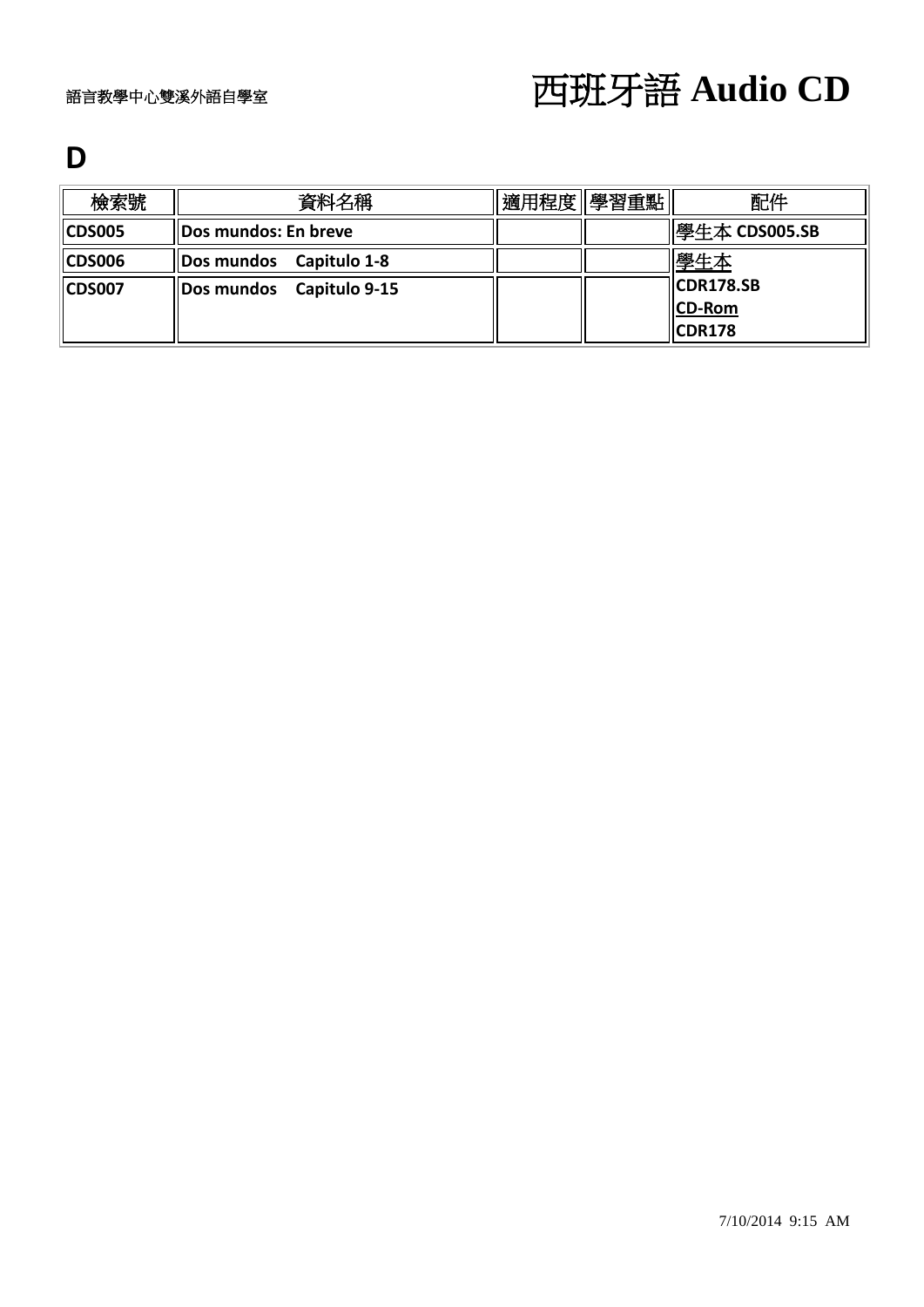#### **U**

| 檢索號           | 資料名稱                                                      | 適用程度 | 學習重點 | 配件              |
|---------------|-----------------------------------------------------------|------|------|-----------------|
| <b>CDS008</b> | <b>Ultimate Spanish</b><br>Beginner-Intermediate Set A    |      |      | 學生本 CDS00808.SB |
|               | Learn at Home Lesson 1-9                                  |      |      |                 |
| <b>CDS009</b> | <b>Ultimate Spanish</b>                                   |      |      |                 |
|               | Beginner-Intermediate Set A                               |      |      |                 |
|               | Learn at home Lesson 10-20                                |      |      |                 |
| <b>CDS010</b> | <b>Ultimate Spanish</b>                                   |      |      |                 |
|               | Beginner-Intermediate Set A                               |      |      |                 |
|               | Learn at home Lesson 21-30                                |      |      |                 |
| <b>CDS011</b> | <b>Ultimate Spanish</b>                                   |      |      |                 |
|               | Beginner-Intermediate Set A<br>Learn at home Lesson 31-40 |      |      |                 |
| <b>CDS012</b> | <b>Ultimate Spanish</b>                                   |      |      |                 |
|               | Beginner-Intermediate Set B                               |      |      |                 |
|               | Learn on the go Lesson 1-10                               |      |      |                 |
| <b>CDS013</b> | <b>Ultimate Spanish</b>                                   |      |      |                 |
|               | Beginner-Intermediate Set B                               |      |      |                 |
|               | Learn on the go Lesson 11-20                              |      |      |                 |
| <b>CDS014</b> | <b>Ultimate Spanish</b>                                   |      |      |                 |
|               | Beginner-Intermediate Set B                               |      |      |                 |
|               | Learn on the go Lesson 21-30                              |      |      |                 |
| <b>CDS015</b> | <b>Ultimate Spanish</b>                                   |      |      |                 |
|               | Beginner-Intermediate Set B                               |      |      |                 |
|               | Learn on the go Lesson 31-40                              |      |      |                 |
| <b>CDS016</b> | <b>Ultimate Spanish Advance</b><br>Set A                  |      |      | 學牛本 CDS01608.SB |
|               | Learn at home Lesson 1-5                                  |      |      |                 |
| <b>CDS017</b> | Ultimate Spanish Advance<br>Set A                         |      |      |                 |
|               | Learn at home<br>Lesson 6-10                              |      |      |                 |
| <b>CDS018</b> | <b>Ultimate Spanish</b><br><b>Advance</b><br>Set A        |      |      |                 |
|               | Learn at home<br><b>Lesson 11-15</b>                      |      |      |                 |
| <b>CDS019</b> | Ultimate Spanish Advance Set A                            |      |      |                 |
|               | Learn at home<br><b>Lesson 16-20</b>                      |      |      |                 |
| <b>CDS020</b> | <b>Ultimate Spanish</b><br><b>Advance</b><br>Set B        |      |      |                 |
|               | Learn on the go<br>Lesson 1-5                             |      |      |                 |
| <b>CDS021</b> | <b>Ultimate Spanish</b><br><b>Advance</b><br>Set B        |      |      |                 |
|               | Learn on the go<br>Lesson 6-10                            |      |      |                 |
| <b>CDS022</b> | <b>Ultimate Spanish</b><br><b>Advance</b><br>Set B        |      |      |                 |
|               | Learn on the go<br><b>Lesson 11-15</b>                    |      |      |                 |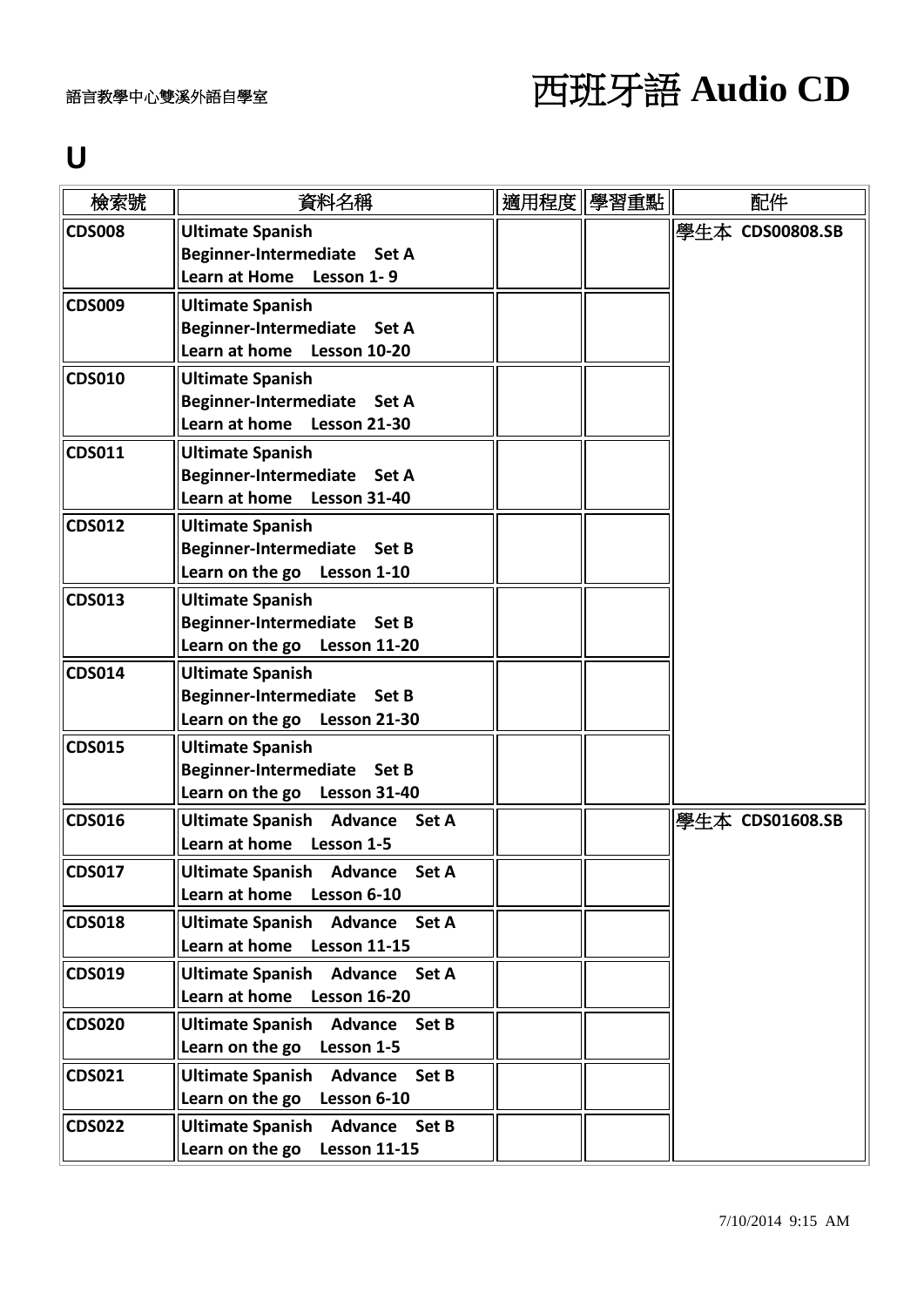### **U**

| 檢索號           | 資料名稱                                                                                 | 適用程度   學習重點 | 配件              |
|---------------|--------------------------------------------------------------------------------------|-------------|-----------------|
| <b>CDS023</b> | <b>Ultimate Spanish Advance</b><br>Set B<br>$\parallel$ Learn on the go Lesson 16-20 |             | 學生本 CDS01608.SB |